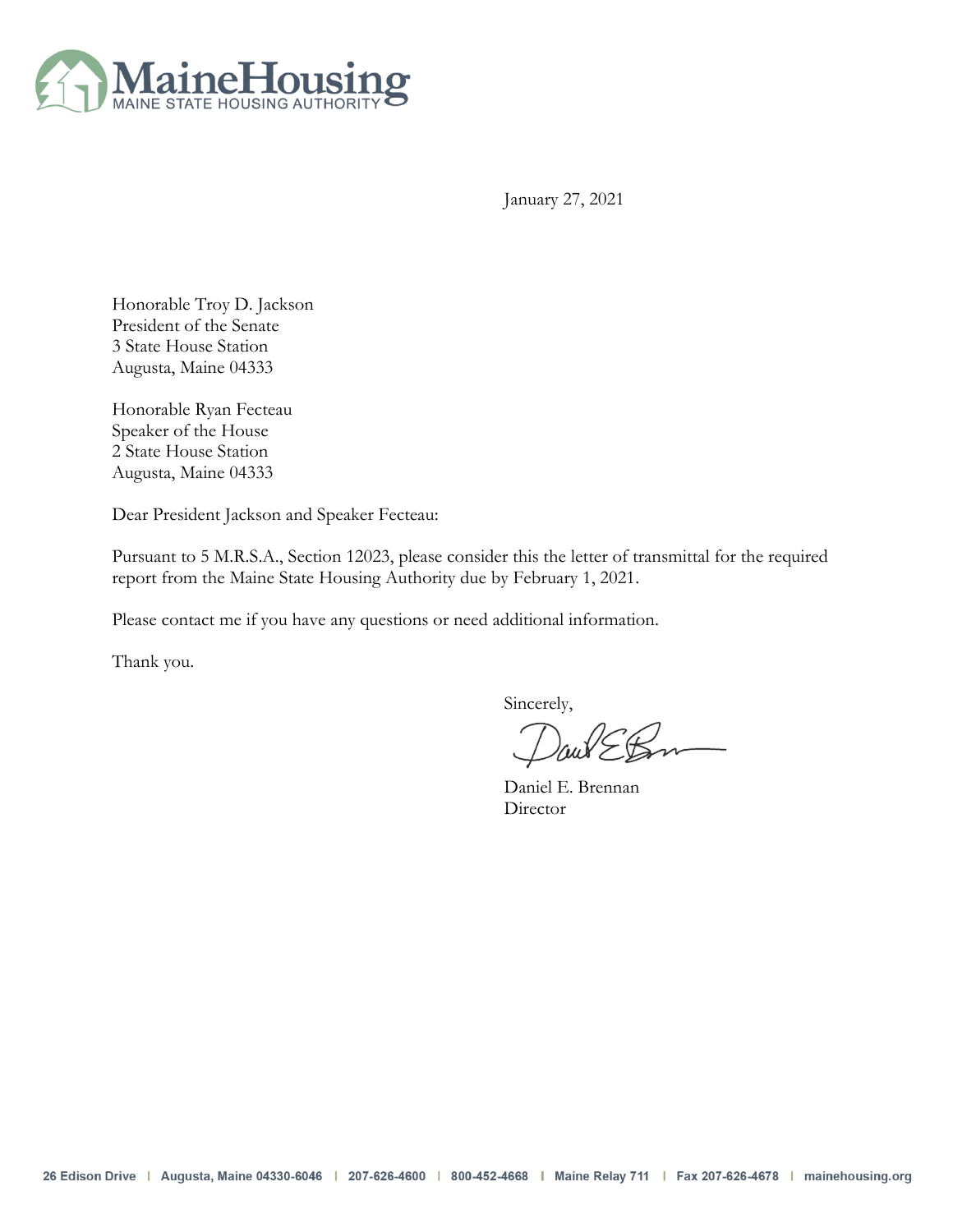

## **Maine State Housing Authority For The Year Ended December 31, 2020**

## **A. Procurements Greater than \$10,000**

| Description                      | Amount      | <b>Justification for Waiver</b>                                                                                                                                                                                                                                                                        |
|----------------------------------|-------------|--------------------------------------------------------------------------------------------------------------------------------------------------------------------------------------------------------------------------------------------------------------------------------------------------------|
| Franke Consulting Group          | \$10,240.00 | Franke Consulting Group offers compliance training<br>for the HUD HOME and HTF programs. The<br>original quote for this multi-day staff train was less<br>than \$10,000. The cost exceeded \$10,000 when more<br>staff elected to attend the training.                                                 |
| Workout Fitness Store            | \$20,470.00 | Health and wellness equipment for office facility.<br>Vendor was highly recommended and cost deemed<br>appropriate based on limited availability and scope of<br>other vendors.                                                                                                                        |
| <b>Connectivity Point Design</b> | \$16,717.32 | Vendor was in place performing work as a<br>subcontractor for construction management firm at<br>office facility. IT extended their scope of work to<br>include installation of IT server racks given vendor's<br>familiarity with work site and management firm, which<br>contributed to lower costs. |

## **B. Contributions Greater than \$1,000**

|                                           | Amount     | Description                           |
|-------------------------------------------|------------|---------------------------------------|
| <b>Council of State Community</b>         | \$1,500.00 | Advocates for the community           |
| <b>Development Agencies</b>               |            | development goals of the States,      |
| Annual Membership                         |            | including Housing and                 |
|                                           |            | Homelessness.                         |
| <b>Growsmart Maine</b>                    | \$1,500.00 | Works to promote smart growth to      |
| Conference Sponsor                        |            | give communities choices in how they  |
|                                           |            | respond to growth and change.         |
| Maine Real Estate & Development           | \$1,200.00 | Advocates for responsible real estate |
| Association                               |            | development and affordable housing.   |
| Annual Membership                         |            |                                       |
| <b>Maine Resident Service Coordinator</b> | \$3,000.00 | Works to build capacity of Resident   |
| Association                               |            | Service Coordinators, as required by  |
| Annual Sponsor                            |            | the Low Income Housing Tax Credit     |
|                                           |            | program.                              |
| <b>Mortgage Bankers Association</b>       | \$1,350.00 | Advocates for a safe and sustainable  |
| Annual Affiliate membership               |            | real estate finance system.           |
|                                           |            |                                       |
| <b>National Association for State</b>     | \$1,302.00 | Provides training and technical       |
| <b>Community Services Programs</b>        |            | assistance, networking and            |
| Annual Membership                         |            | advocacy for Department of            |
|                                           |            | Energy Weatherization Grant           |
|                                           |            | recipients.                           |